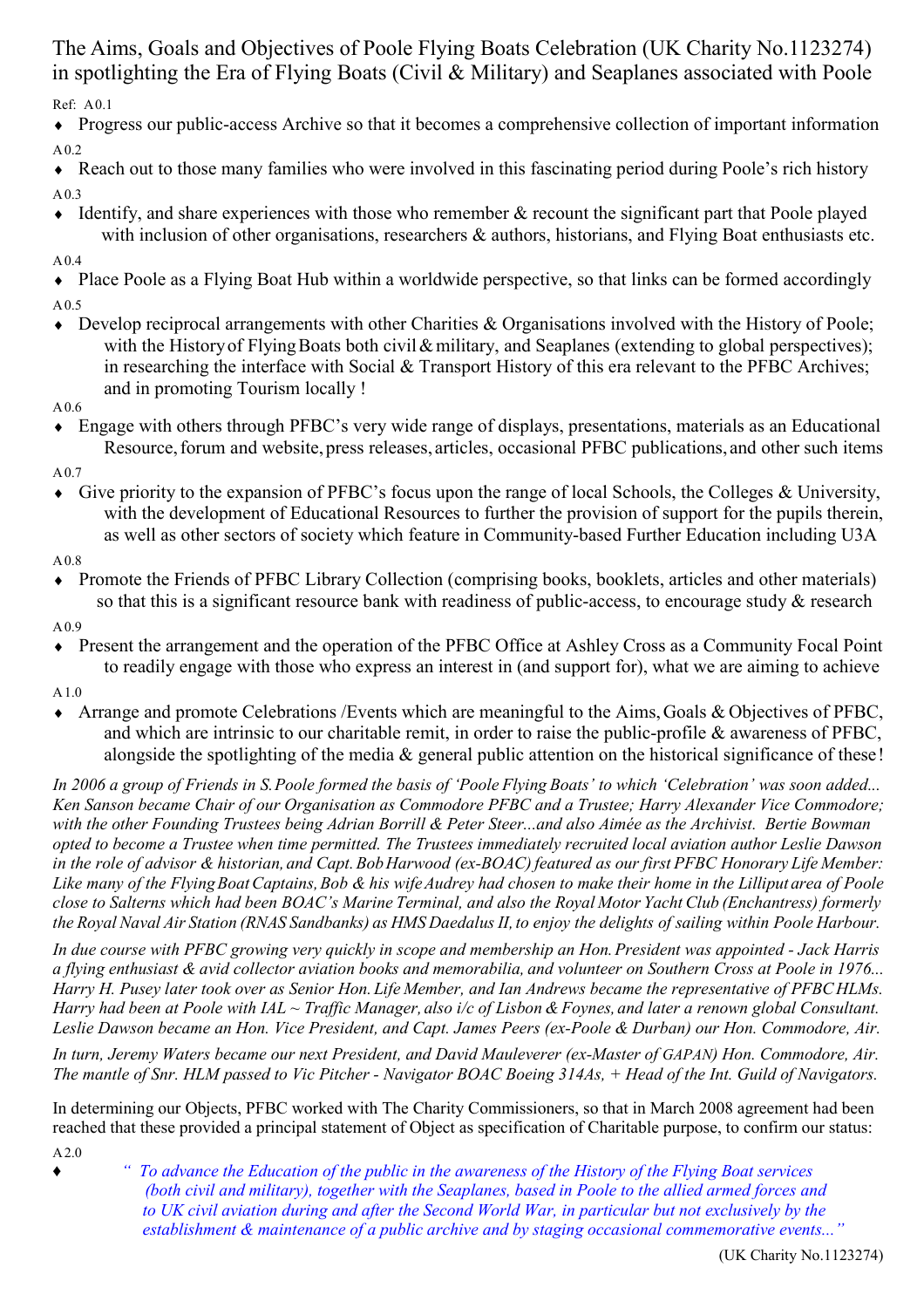# More about Poole Flying Boats Celebration

With Charity status bestowed, various formats & methodologies were formulated and tried, to support PFBC longterm...

Consequently, The Friends of PFBC was duly formed under the guidance of Bertie Bowman then confirmed as a Trustee. The concept of Maia~Mercury, ie'Composite Pair'aka the 'Pick-a-Back Pair'(only flown independently, when at Poole), has come to be regarded as relevant - with PFBC giving momentum to The Friends to support our charitable perspectives. [So PFBC (like Maia), is the Transporter uplifting TheFriends(Mercury) to achieve through their intrinsic relationship, by way of undertaking specific Tasks & Projects with hopefully successful outcomes, fulfilment our various Objectives. 1

With the retirement of Peter and Adrian from the Trustees, Babs Plumbridge joined with the remit of establishing PFBC Memories, as she was ideally placed as the daughter of Coxswain Gilbert Davis of IAL and BOAC's Marinecraft Units…

The MCUs at Poole were also represented by HLMs: Dave (Doug) Rose formerly with BOAC at Poole and out in Africa, and Bernie Wills formerly with the MCU of the Ministry of Civil Aviation - which held overall responsibility for Runways + Trots in Poole Harbour. Dave featured prominently in our first PFBC History Weekend held at clubhouse at Lake Yard formerly part of the Shipyard and Admiralty lands - later adjacent to RAF Hamworthy (today's Royal Marines' ATURM). Occasional Memory Days have been held at East Dorset LTCC (at Whitecliff) and the Dolphin Shopping Centre in Poole, as well as other Community-focussed venues such as the Hamworthy Library. PFBC is represented in Sydney & Durban.

We are also supported by a set of Presenters versed in the History of Aviation with emphasis on Flying Boats & Seaplanes and community-focussed /local history,who may represent PFBC in the immediate locality, and sometimes further afield. Presentations often feature prominently in our various Celebrations and Events, to underscore the significance of these...

Included within this Repertoire are:

| Ref: B1.0 through to B2.0 | 'The Flying Boats at Poole'    | 'Parkstone-on-Sea and the Flying Boats'                                           |
|---------------------------|--------------------------------|-----------------------------------------------------------------------------------|
|                           | 'The Story of RAF Hamworthy'   | 'The Remains of their FB Days at Lake'                                            |
|                           | 'The RAF in Dorset during WW2' | 'From Uncle Sam: US-built Flying Boats'                                           |
|                           |                                | "The Royal Naval Air Station Sandbanks - HMS Daedalus II: Seaplane Training'      |
|                           |                                | 'Britannia Rules Waves & Skies: Centenary of Seaplane Flight from moving Ship'    |
|                           |                                | 'Flying Boats of Bermuda and Poole' 'The Schneider Trophy Contest of 1919'        |
|                           |                                | 'Celebrating the influence of Sir Alan Cobham on the History of British Aviation' |
| and $B2.1$ .              |                                | 'The Remarkable Maia~ Mercury Story'[PFBC for 2013]                               |

...with more Presenters & Presentations in the Pipeline!

All the PFBC Trustees are required to complete a Probationary Period and specific Tasks before becoming fully fledged. With a very strong interest in maritime research (esp. Passenger Liners etc.) Stephen Macey joined as a Trustee in 2012, with responsibility for the Media... Following service with RUSI Stephen also enjoys certain expertise in military history.

In marking the 5th. Birthday of PFBC during 2011, we celebrated the acquisition of an Office rented from the Borough of Poole Council, where we are located above Parkstone Library at Ashley Cross, sharing the lovely Edwardian building (formerly a Fire Station) with Poole Library Services, and with a room of our own at last !

Our office space is proving invaluable for admin. work, introducing people to PFBC, and for holding meetings: It is also providing suitable storage for PFBC's Archive - comprising written information, articles, photographs, artefacts and memorabilia, together with our Display Boards, a photomontage depicting FB personnel + scenes covering a local perspective of the History of Flying Boats &Seaplanes, with the various Marinecraft Units etc.

It has also afforded us with areas to set up the Friends of PFBC LibraryCollection in a bookcase & on shelves.

This is referred to as *Gemma's Library*, for as the widow of former Hon. President Jack Harris, she generously arranged for PFBC to have a selection of books from his Aviation History Collection, together with a beautiful framed colour photograph of an ex-Poole Catalina No.2 Altair Star, moored at Lake Koggala in former Ceylon.

Just as Poole was once the UK's Hub for Civil Air Flying Boats, PFBC's Office is the Hub, and focal point for for the Friends of PFBC's Task Forces, which are established to initiate a specific task, tackle it & report back, so that the objective(s) and goals involved are attainable within an acceptable time-span & financial constraint:

Some of these Tasks eg sorting out Newsletters, and preparations for a Celebration or Event are well-defined... whereas the undertaking of Projects implies extensive research etc. ~ which requires a more flexible approach !

Projects (some of which will subsequently feature as PFBC Publications,) are a significant factor in presenting PFBC's Archive in a tangible way for the public, especially in a context of furthering Educational perspectives. These encourage study and research which potentially expand our appreciation of Flying Boats & Seaplanes etc. and importantly *the human factor* of those who played an essential ingredient in this special chapter of History. Various PFBC Projects significantly provide much scope for Community-Involvement, including Educational Interface potentially through the range of facets of research, techniques, skills & styles which can be deployed.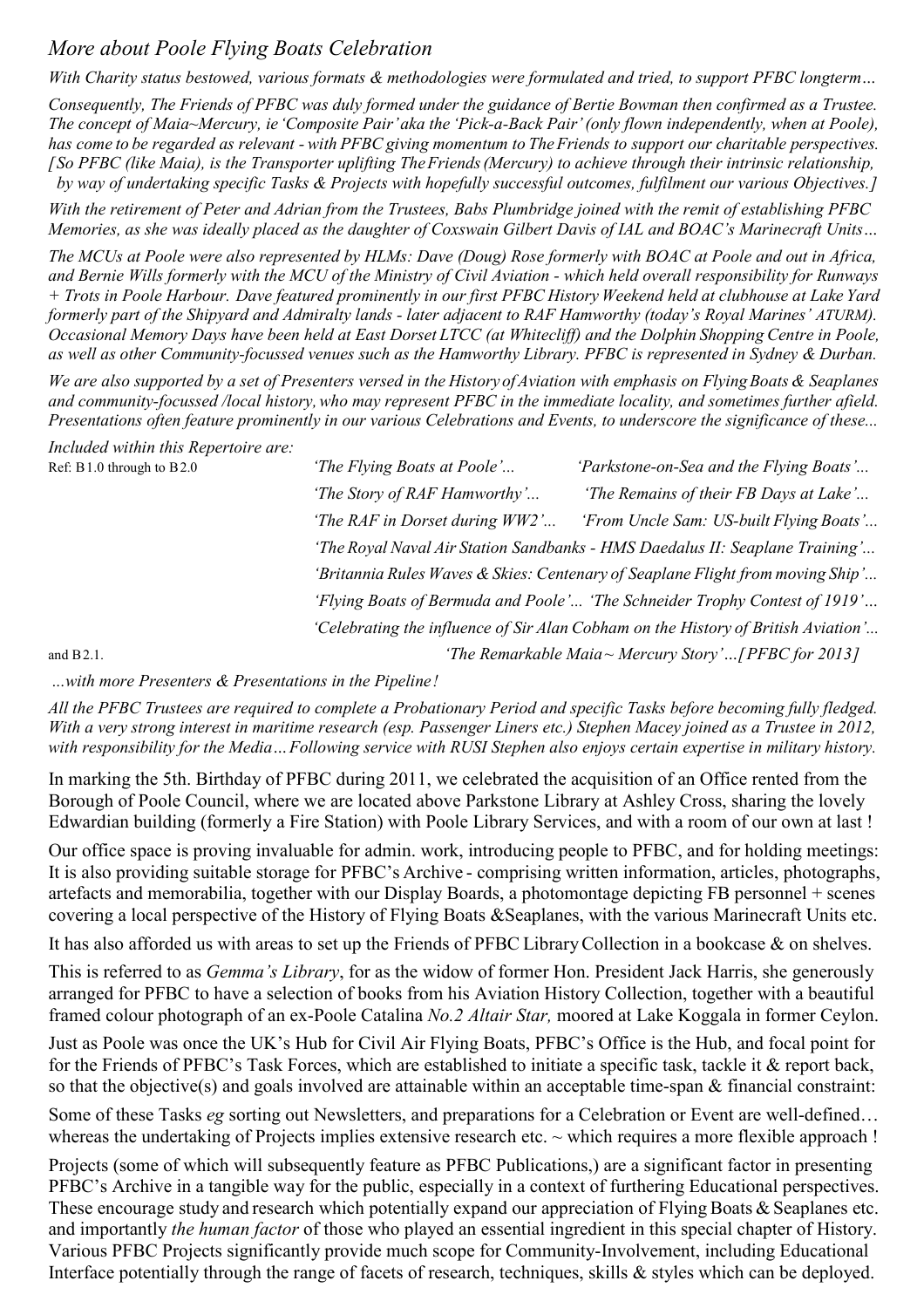## The Arena for Study & Research of Poole Flying Boats Celebration (UK Charity No.1123274) in spotlighting the Era of Flying Boats (Civil & Military) and Seaplanes associated with Poole

The arena of research and the subjects encompassed within this, are both significant & extensive for PFBC: These are not only largely representative of the whole field of the History of Flying Boats & also Seaplanes, but form an impressive matrix of interrelated topics essentially focussed on Poole that extend ways beyond !

The focus variously encompasses the following as already recognised and researched in a chronological order, but not exclusively:  $\sim$ 

| Ref: C1.0        | The early Hydroplanes aka Waterplanes which featured locally, and in Dorset                                                                                                                                |  |
|------------------|------------------------------------------------------------------------------------------------------------------------------------------------------------------------------------------------------------|--|
| C1.1             | Seaplanes and Airships of the Royal Navy Air Service locally in the Great War                                                                                                                              |  |
| C1.2             | The role of Hill-Richards (Admiralty) Shipyard at Lake, for Seaplane Lighters                                                                                                                              |  |
| C1.3             | A Royal Air Force Training Detachment at North Haven, Sandbanks in 1918/19                                                                                                                                 |  |
| C1.4             | Flying Boats and Seaplanes which competed for the Schneider Trophy in 1919<br>held at Bournemouth, and with links to Poole                                                                                 |  |
| C1.5             | The inter-war period with the occasional visiting Seaplane, or those brought in                                                                                                                            |  |
| C1.6             | The period immediate to the WW2 with plans progressed, and trialling of Poole                                                                                                                              |  |
| C1.7             | The relocation of Imperial Airways Ltd. Fleet from Southampton Water to Poole                                                                                                                              |  |
| C1.8             | The Maia-Mercury Story with a conclusion as separate aircraft when at Poole                                                                                                                                |  |
| C1.9             | The Transatlantic Crossings by British Flying Boats, Pan Am Clippers & others,<br>inc. the return flight of Bermuda Sky Queen, from Poole in 1947                                                          |  |
| C <sub>2.0</sub> | The subsuming of Imperial Airways at Poole by British Overseas Airways Corp                                                                                                                                |  |
| C2.1             | Purchase +Lend-lease of US manufactured Flying Boats & Seaplanes at Poole                                                                                                                                  |  |
| C2.2             | Detachment of BOAC Flying Boats from Poole to Durban for Horseshoe Route;<br>Shuttle Services to Foynes, also BOAC's Poole Training School                                                                 |  |
| C <sub>2.3</sub> | Delivery of former BOAC Poole Catalinas for Double Sunrise Route (QEA Perth)                                                                                                                               |  |
| C <sub>2.4</sub> | Conjoint Ops of BOAC & RAF Transport Command at Poole's Marine Terminal                                                                                                                                    |  |
| C2.5             | Fleet Air Arm's 765 at Royal Naval Air Station, Sandbanks as HMS Daedalus II<br>for Seaplane Training 1940-43                                                                                              |  |
| C <sub>2.6</sub> | Founding of RAF Hamworthy for the Military Flying Boats of Coastal Command<br>viz Sunderlands of RAAF 461 Squadron $+$ Catalinas on RAF 210                                                                |  |
| C2.7             | Intrinsic links between RAF Hamworthy with RAF Mount Batten & RAF Calshot<br>also RAF Pembroke Dock, Oban, Stranraer & Castle Archdale etc.                                                                |  |
| C <sub>2.8</sub> | The various Marine Craft Units of IAL / BOAC, the Ministry of Aviation (MCA)<br>RAF and Fleet Air Arm, also the US Coastguard Rescue Flotilla                                                              |  |
| C2.9             | The families in Poole where members were based with IAL, BOAC, RAF & FAA<br>as well as those with the MCUs (-including BOAC's Seawomen);<br>also those once based here, who opted to make Poole their home |  |
| C3.0             | Air Sea Rescue; Operation Overlord; + repatriation of former Prisoners of War                                                                                                                              |  |
| C3.1             | Postwar Services of BOAC, interfacing with Hythe Maintenance + BOAC Hurn                                                                                                                                   |  |
| C3.2             | The significance of testing at Poole, on the Development & Manufacture of FBs                                                                                                                              |  |
| C3.3             | Flying Boat Routes and Connections from Poole, in the immediate Postwar Era                                                                                                                                |  |
| C3.4             | Transfer to Southampton; inauguration of Springbok Route after trials at Poole                                                                                                                             |  |
| C3.5             | The Storage for Sale or Dismantling of Flying Boats at former RAF Hamworthy                                                                                                                                |  |
| C3.6             | The influence of Poole Flying Boats, and other connections upon Aquila Airways                                                                                                                             |  |
| C3.7             | Final visit 1976 by Sandringham Flying Boat-Southern Cross to Poole Harbour<br>now restored & exhibited as Beachcomber at Solent Aeronautica                                                               |  |
| C3.8             | Other exhibits, esp. MoTaT Auckland where there is a former Poole Flying Boat                                                                                                                              |  |
| C3.9             | Formation of Poole Flying Boats Celebration as a Charity, and Friends of PFBC<br>+ also with support for the Bournemouth Air Festival (from 2008)                                                          |  |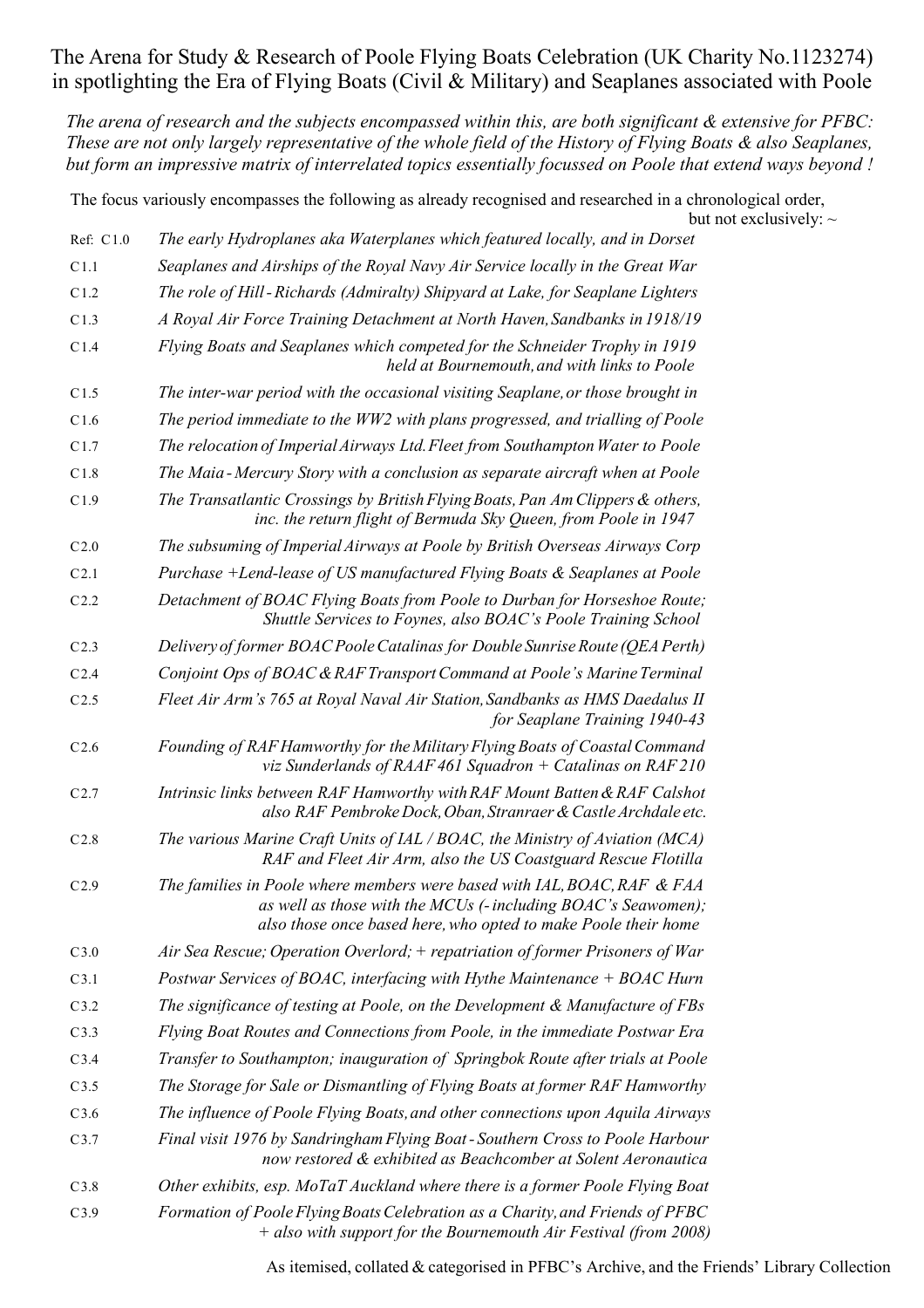## PFBC's Major Projects for Study and Research which have been already successfully initiated in highlighting the Era of Flying Boats (Civil & Military) and Seaplanes associated with Poole

Projects undertaken for PFBC feature a considerable amount of time, effort & dedication by those concerned: Each Project Leader is prominent in accepting responsibility and in encouraging the Project Team Members. The reward is the significant progress made in Celebrating the illustrious History of Flying Boats & Seaplanes.

There follows a selection of Major Projects which have been successfully initiated by PFBC's Archivist & Volunteers, for PFBC as a Charity is reliant on voluntary effort *ie* without financial remuneration - and expenses rarely claimed... Indeed, where a Project requires funding, it is expected that donors, sponsorship  $\&$  grants should be sought in advance, or monies be raised from sales of associated PFBC Publications & other merchandise in order to support an initiative.

PFBC's Major Projects as specified: Notes

| Ref: D1.0        | 'The Flying Boats & Seaplanes at Poole Storyboards'                                                       | April 2009 unveiled upon 3 plinths at Whitecliff                                                             |
|------------------|-----------------------------------------------------------------------------------------------------------|--------------------------------------------------------------------------------------------------------------|
| D1.1             | 'The Flying Boats & Seaplanes Poole Harbour Trail'                                                        | Revised as 4 Poole Sections $+1$ on the Harbour                                                              |
| D <sub>1.2</sub> | 'Identification of all sites associated with above Trail'                                                 | Research was extensive, and virtually concluded                                                              |
| D1.3             | 'Recognition through Plaques of the Significant Sites'                                                    | Progressed through our design and negotiation(s)                                                             |
| D1.4             | 'Postcard From: The Network of Flying Boat Routes'                                                        | Project was Launched Summer 2009 + Ongoing                                                                   |
| D <sub>1.5</sub> | 'Storyboards for Hamworthy: Former RAF Hamworthy'                                                         | Project went officially Public in February 2012                                                              |
| D <sub>1.6</sub> | 'Flying Boat & Seaplanes Personnel + Poole Families<br>inc. Marinecraft & MCA Members, and Defence Units' | With potentially <i>circa</i> 2,000 names $\&$ details of<br>Personnel being compiled research is exacting ! |
| D <sub>1.7</sub> | 'Our Community-Focus Project: Education Perspective'                                                      | The Template for this has been put into good use                                                             |
| D <sub>1.8</sub> | 'An Aviation Storyboard for Bournemouth $+$ Poole Bay'                                                    | The draft of Storyboard prepared for discussions                                                             |
| D <sub>1.9</sub> | 'Loss of Maia Commemoration70th. Anniv. May 2011'                                                         | This inspired PFBC Commemoration May 2011                                                                    |
| D2.0             | 'Poole Habour in The Great War Centennial Project'<br>[ PFBC is a Partner in this IWM Nationwide Project] | PFBC accepted by IWM as a Partner (Aut. 2011)<br>A vast undertaking, to culminate during 2014-18             |

These Projects have also necessarily resulted in the expansion of the organisational structure and operation of PFBC... The group of Hon. Vice Presidents and their active involvement within the Charity now also includes the following:- Adrian Borrill (rtd. Trustee); Douglas Cook OBE (Group Captain rtd. specialising in FB Squadrons + the SunderlandFBs); Colin Cruddas (FRAeS, Aviation Historian / Author, Archivist to Cobham Family); Norman Hull (Archivist Aquila Airways); Mike Phipp (Aviation Historian & Author, Archivist for Hurn); Colin Pomeroy (Sqd. Ldr. rtd. Prolific Author + Researcher); June Topham (WRN - widow of Geoff Topham FAA); John Witcomb (WW2 on RAAF 461, Groundcrew at RAF Hamworthy)...

Also PFBC is very proud to have amongst its Hon. Life Members the remarkable John Alexander Cruickshank V.C. ! As well as distinguished HLMs who are representative of Organisations marking Aviation History & Achievement eg: John Evans (Pembroke Dock Sunderland Trust and Museum); David Legg (The Catalina Association...also Plane Sailing); Bryan Ribbans (Seawings); Colin van Geffen (Presenter, Aviation Artist, esp. specialising in the Schneider Trophy Races)… and maritime dimensions eg: Ian Byard (re: British Power Boat Co Ltd.) + David Ross (British Military Power Boat Trust).

The efforts of PFBC have been further supported by the Historians Andrew Hawkes, Richard Knott and John Wilson, amongst a growing contingent of Authors who are succeeding in raising the profile of their subject areas for all of us! Included are those delivering Papers, and writing Articles eg: Chris Goss, Dr. Terry McDonald, and Kevin Patience...

PFBC enjoys recognition from various local entities especially Poole Maritime Trust and the Society of Poole Men... also from the Christchurch Branch of the Royal Aeronautic Society - whence we now conjointly host certain Events.

PFBC's Objectives in co-operation with others within our Networks of Support are expressed as follows:

- Ref: To promote relations with other organisations in sharing historical perspectives, exchange material & support
- E 0.1 colleges and museums, as relevant, in order to involve our local communities and establish a national identity, which will be extended globally especially to those countries and places associated with Poole Flying Boats etc.
- E 0.2 To co-operate with other charities, voluntary bodies & statutory authorities, and to both exchange information and advice with them.
- E 0.3 To progress the spirit of goodwill and working relationship with the Poole Library Services as our neighbours, so that we derive mutual benefit and co-operation from this appreciation of each others' purpose, and efforts...

However, within this remit of co-operation, PFBC has prioritised the \*Community-Focus\* of our Mission Statement (an example follows of that CF itemised for the Media & Design Department of the Poole & Bournemouth College), whilst always acknowledging the need to benefit the Friends of PFBC & further such interests as supporters of PFBC.